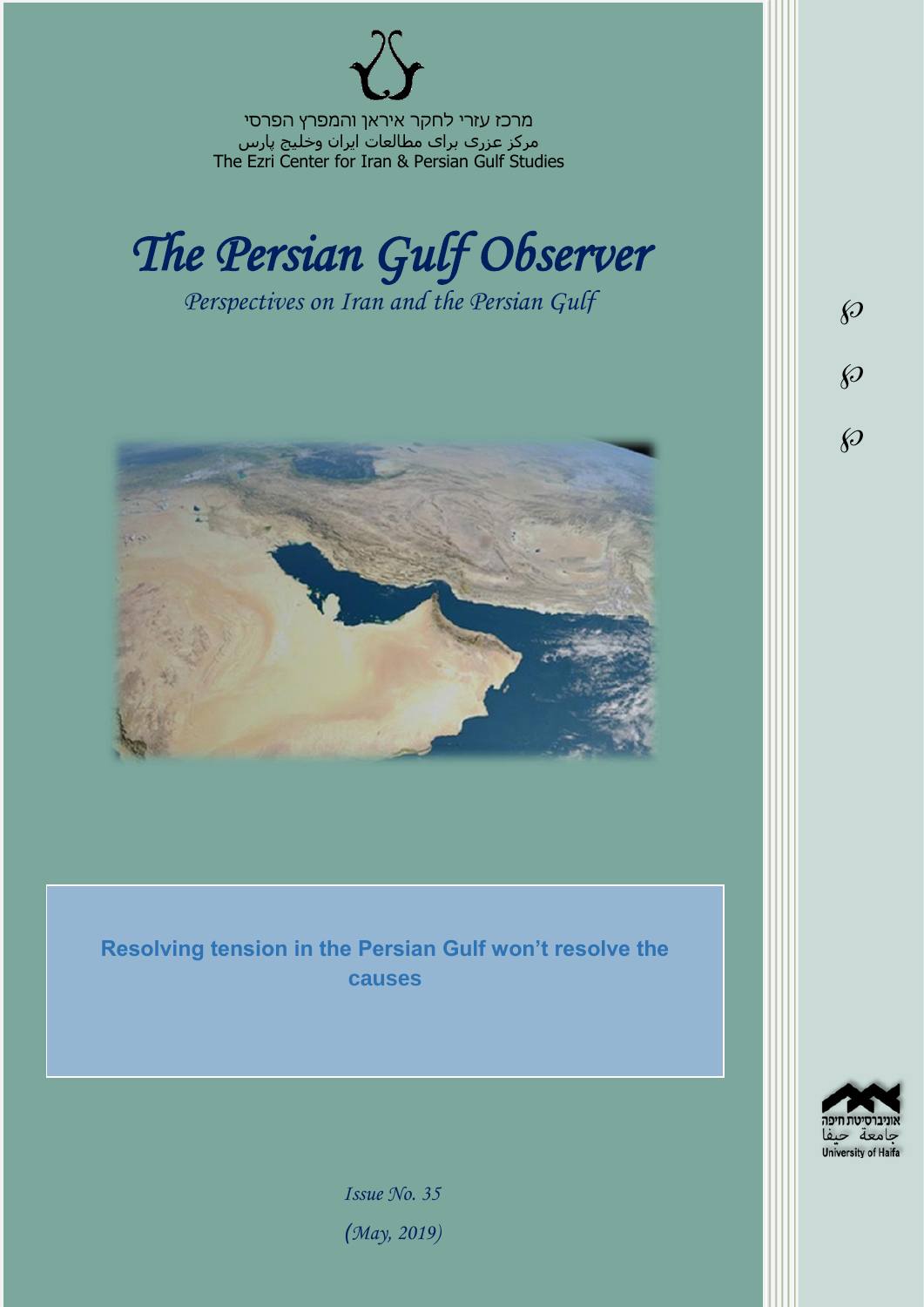Attached please find the 35th issue of Persian Gulf Observer, titled "*Resolving tension in the Persian Gulf won't resolve the causes"* by The Ezri Center's research fellow, Dr. Glen Segell*.*

The Persian Gulf Observer: Perspectives on Iran and the Persian Gulf is published periodically by The Ezri Center for Iran & Persian Gulf Studies at the University of Haifa, expressing the views and analysis of the Ezri center's researchers on various issues concerning the Persian Gulf region and the countries which lay by its shores.

You are most welcome to follow the Ezri Center's tweets at: <https://twitter.com/EzriCenter> , be our friend on Facebook: [https://www.facebook.com/pages/The-Ezri-Center-for-Iran-and-](https://www.facebook.com/pages/The-Ezri-Center-for-Iran-and-Persian-Gulf-Studies/141080069242626)[Persian-Gulf-Studies/141080069242626](https://www.facebook.com/pages/The-Ezri-Center-for-Iran-and-Persian-Gulf-Studies/141080069242626) Watch and listen to conferences and lecturers at the Center's YouTube channel:

<https://www.youtube.com/channel/UCZdzvlhv7a8nxLjYZdaz68Q>

and visit our site:<http://gulfc.haifa.ac.il/>

## DOS DOS DOS DOS DOS DOS DOS

להלן הגיליון ה- 35 של Observer Gulf Persian ובו מאמר שכותרתו *"פתרון המתח במפרץ הפרסי לא יפתור את הגורמים לו"*

מאת ד"ר גלן סגל, עמית מחקר במרכז עזרי.

יתפרסם בתדירות תקופתית ע"י The Persian Gulf Observer: Perspectives on Iran and the Persian Gulf מרכז עזרי לחקר איראן והמפרץ הפרסי באוניברסיטת חיפה, ובו מוצגים מאמרי דעה, פרי- עטם של חוקרי המרכז על מגוון נושאים מאזור המפרץ הפרסי והמדינות השוכנות לחופיו.

אנו מזמינים אתכם לעקוב אחרי ציוצי המרכז בטוויטר בכתובת: [EzriCenter/com.twitter://https](https://twitter.com/EzriCenter) ,

[https://www.facebook.com/pages/The-Ezri-Center-for-Iran-and-](https://www.facebook.com/pages/The-Ezri-Center-for-Iran-and-Persian-Gulf-Studies/141080069242626):כהיות חברים שלנו בפייסבוק:

[Persian-Gulf-Studies/141080069242626](https://www.facebook.com/pages/The-Ezri-Center-for-Iran-and-Persian-Gulf-Studies/141080069242626)

לצפות ולהאזין לכנסים והרצאות בערוץ היו-טיוב של המרכז:

<https://www.youtube.com/channel/UCZdzvlhv7a8nxLjYZdaz68Q>

<http://gulfc.haifa.ac.il/> ולבקר אותנו באתר הבית: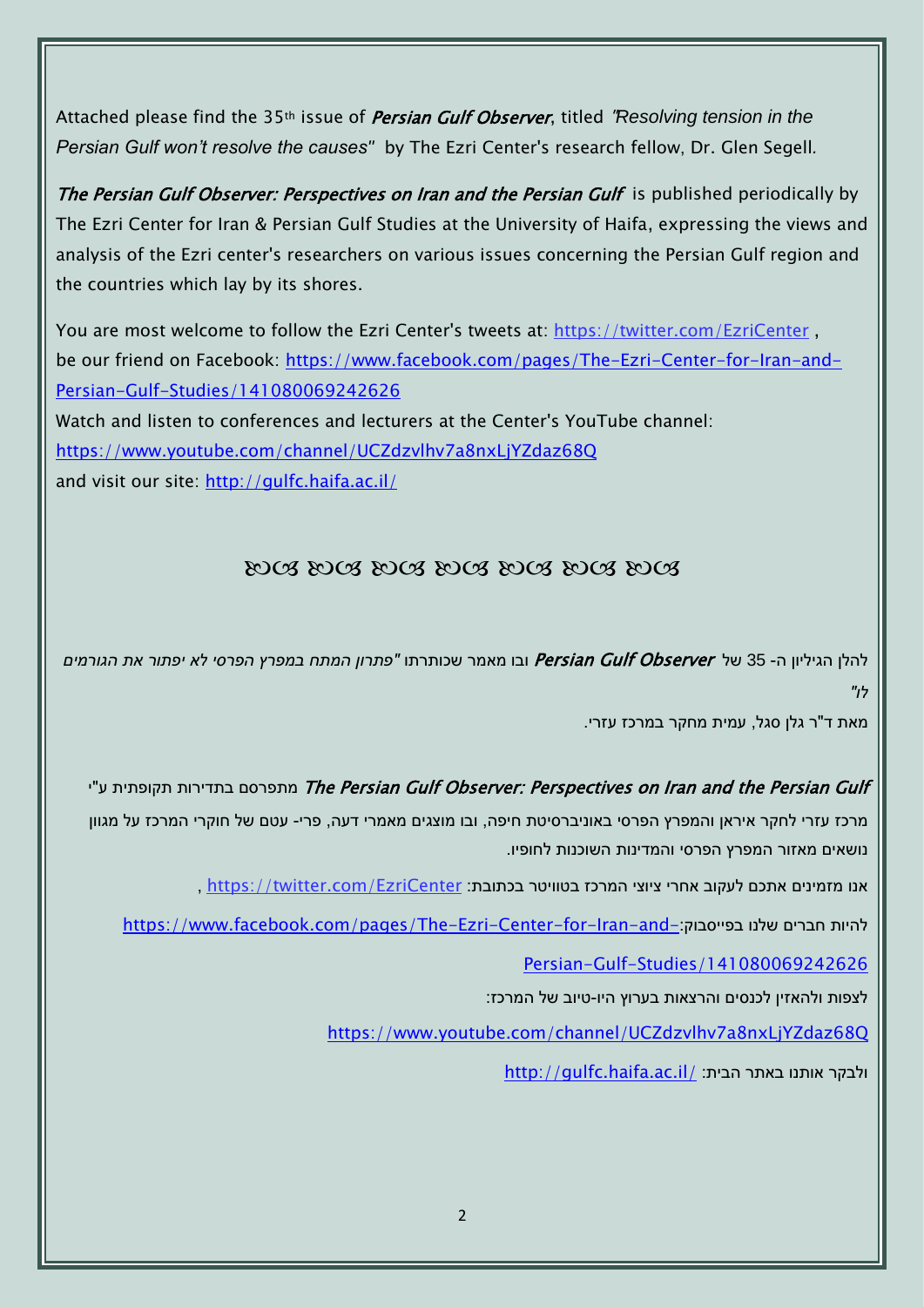## **Resolving tension in the Persian Gulf won't resolve the causes**

© Dr. Glen Segell 2019

Research Fellow, Ezri Center for Iran & Persian Gulf Studies, University of Haifa

A change of leaders in the Persian Gulf, for example in Iran, is not going to resolve the causes of disputes within Islam or the causes of inter-state Persian Gulf disputes. The Persian Gulf, in both modern and ancient times, has never been stable. War and violence have played a huge part in determining relations. This will not change should leadership change because the causes cannot be easily resolved. At best any new leader can seek to mitigate the symptoms. Historically this has been by authoritarian rule, by decree to suppress, or by seeking a scapegoat, to change the direction of the anger, but thereby creating a new dispute.

The regions corrosion, fragmentation, polarization, and vulnerabilities are not just because of ideological convictions, whether they are tied to religion or not, be they Islamism and its Jihadi variants, secular nationalism, or populism. Although all of these have played a role in shaping relations between leaders, states and communities' tensions have also increased because of the role of external powers, for example the Cold War and because of oil in the global economy. Top of the list of causes, however, are the refusal to forgive and forget and indeed to be tolerant and accept others.

Should leadership change then reduction in tensions might be apparent in inter-state relations, for example Iran and the USA. But this would be cosmetic change. The cause of the dispute shouldn't be confused with the symptoms. Here the symptoms of the current dispute are well versed in the media as Iran's missile and nuclear programs and support of non-state proxies such as Hezbollah with intervention in Lebanon, Syria, and Iraq.

The causes of the tensions will remain even if the Ayatollah are weakened or deposed. Identifying one of the causes is not hard. At the fore is Islam. Within society Sunni or Shia don't coexist peacefully. Even less peaceful is when there are two neighboring states, Iran and Saudi Arabia, each with a predominate population majority of one variant. The maritime region of the Persian Gulf will remain volatile and dangerous for navigation, for example by oil tankers, so long as there is a Sunni state on one side and a Shia state on the other side.

To be effective a change would need to be more than just leadership but also the entire political system of governance. This is easier said than done. Almost without exception, historically, the type of political system in the Persian Gulf has been governance by authoritarian rule, be it monarchical, secular dictatorial or religious clergy. There is no successful example in the Persian Gulf of a political system modeled on a Western liberal democracy with associated institutions and society imbued with laws and practices of equality and equity and indeed typified by tolerance.

Even attempt at reforms, within the current political system, have not succeeded by existing leadership. For example the Islamic Republic of Iran born out of the 1979 Revolution has a politicized religion that plays a crucial part in shaping the state and state-society relations. Since the birth of the 'Second Republic' in Iran in 1989, following the death of Ayatollah Khomeini and constitutional reforms to create an executive presidency, Iran has had three attempts at 'reforming' its way out of the political and economic structural problems it faces. Every time it has failed to do so because of the power of the extra-judicial forces in the country who have inhibited forward